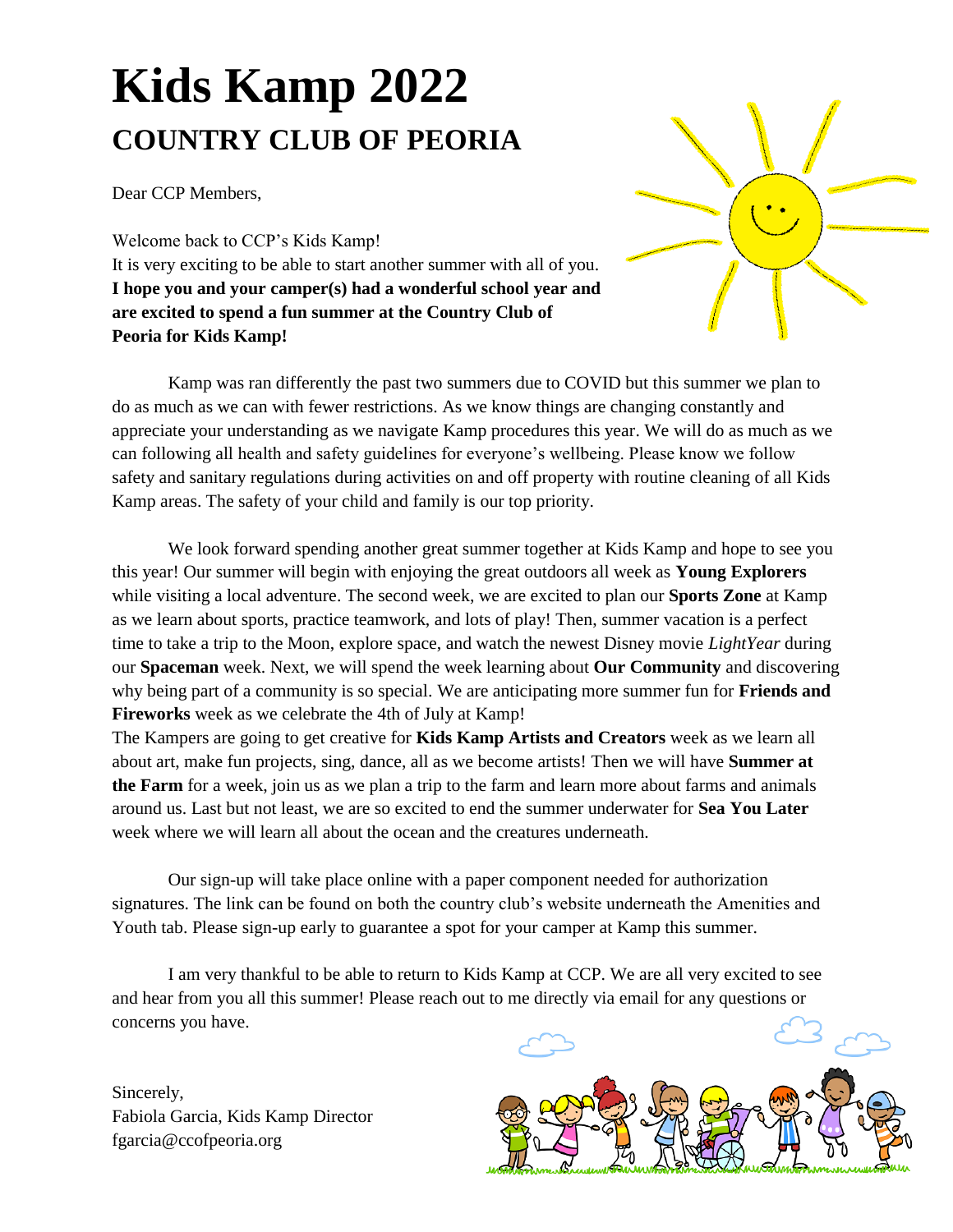# **Week 1: Young Explorers**

#### June 6-10

As we start our summer, let's appreciate the opportunity to be outside! We plan to start off our summer together enjoying the great outdoors. Play, admire, and create! Time to play games outside and have scavenger hunts exploring the outdoors. For our first field trip, we are excited to go and have a local adventure at **Wildlife Prairie Park**.

When we are inside this first week, we will be thinking and learning about the world outdoors. As we spend time together, we plan to learn more about recycling and other ways we can help the environment as young environmentalists! And we can't forget about all the projects we have in store as we make birdhouses, stick people, paint rocks, etc. We will make crafts using natural materials that we find. We're also planning endless outdoor picnics this week. Come join us enjoy, play, and start camp together.

#### **Week 2: Sports Zone**

June 13-17

This week's goal is all about FUN! We are planning to learn more about the sports and athletic activities we see around us daily. As we do this we will be creating and decorating our sports gear and spirit wear. We will be focusing on the importance of teamwork and being a good team mate as well. GO, TEAM! To finish off our hard work, we will have the chance to celebrate with ice cream and mini-golf at **ROC Mini Golf and Ice Cream**.

#### **Week 3: Spaceman**

June 20-24

Summertime calls for serious traveling. Please join us this week as we blast off to outer space! This week is dedicated to exploring the stars, planets, our Sun and Moon, and more! We eat Milky Ways and astronaut food while creating the phases of the Moon (out of Oreos!). Perhaps we'll play asteroid toss or find moon rocks. We will create our own constellations, design spacesuits, and discover the solar system. To finish off our trip, we hope to go out to theaters and watch the newest **Disney Movie** *Lightyear,* a story about our favorite spaceman.

### **Week 4: Our Community** June 27-30 (**NO KAMP** FRIDAY JUL 1)

We all know how special it is to be part of a community. At Kids Kamp this week, we are excited to talk and learn all about community. We are going to experience what different community helpers do. I find it meaningful to help kids understand what community they belong to and learn about what we can do for others and for our community. This week we will visit our community with a local field trip to the **Caterpillar Visitors Center** after a picnic at the Riverfront.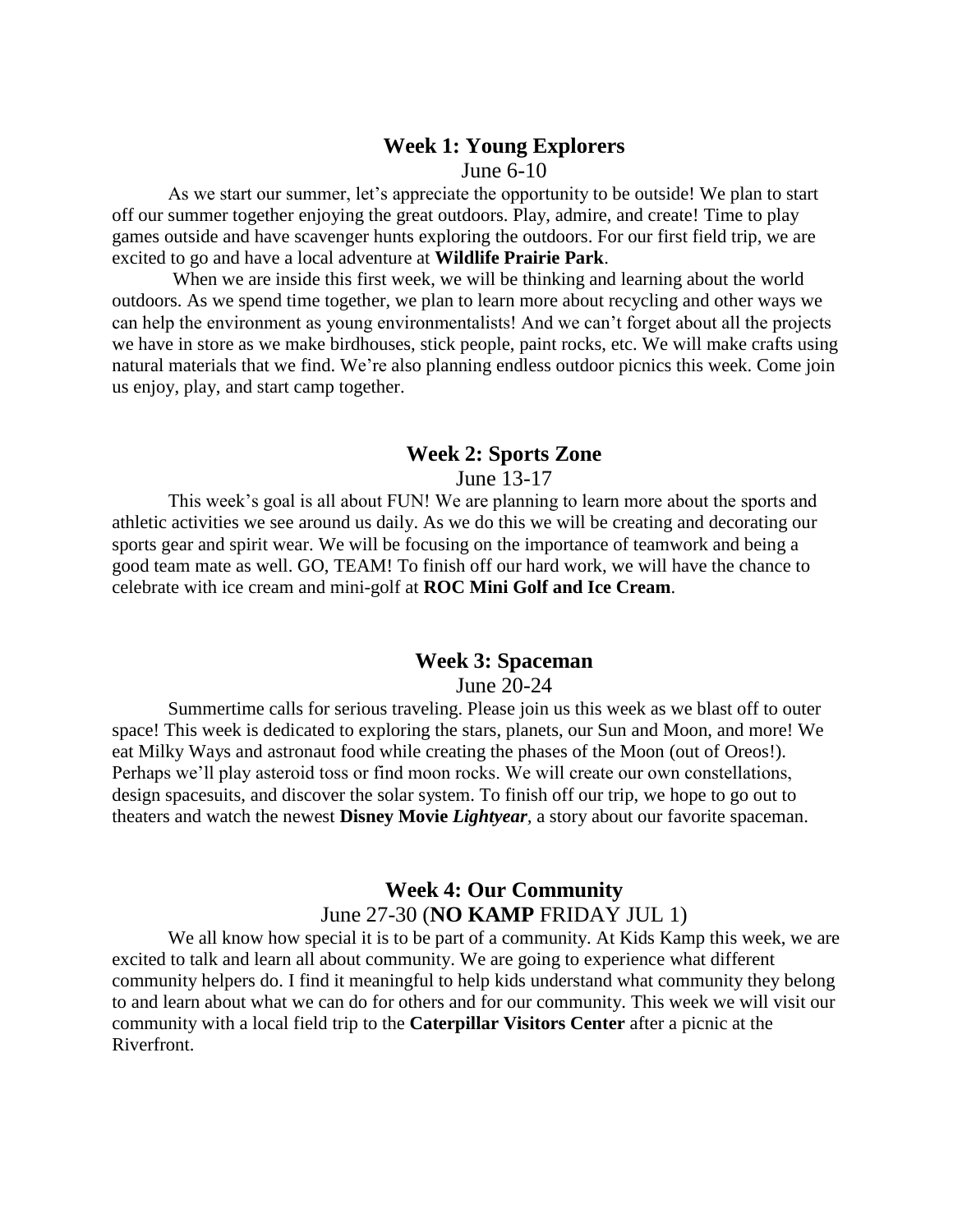### **Week 5: Friends and Fireworks** July 5-8 (**NO KAMP** MONDAY JUL 4)

We are going to take advantage of this short week to have fun and continue to celebrate the United States. We hope cook and eat all the red, white, and blue treats we can this week. Make time to create awesome Fourth of July decorations to take home! Have some fun learning lawn games and more classic summer activities! Kids Kamp may even plan our own parade! And still, find time for a water balloon fight this week. For our weekly field trip, we will have the chance to go **Elevate**!

#### **Week 6: Kids Kamp Artists and Creators**

#### July 11-15

This week we plan on having fun as we use our creativity! Someone said "Every child is an artist" and Kids Kamp is going to prove it. Whether we are singing, dancing, painting or drawing at Kamp we hope to enjoy all forms of art around us. All week we will learn about popular artists and art pieces throughout history. As we do this, we will create our versions of the artwork and our own original pieces. Kamper's may even have an art fair to display their creations. As we conclude this week, instead of a field trip we will bring ceramics from **Fired Up** to paint at Kamp.

#### **Week 7: Summer on the Farm**

#### July 18-22

Come hang out on the farm this week at Kids Kamp! We plan to learn all about farms and barnyard animals. We are going to look at different farms such as animal farms, dairy farms, and farms for crops. We have to learn about farm life as we live in the Midwest! We'll also learn about how to be farmers and care for different barnyard animals such as horses, cows, sheep, chickens, and more! This week is going to be FUN, we will return to a Kamp favorite field trip and visit a local farm such as **Linden Hill Farms or Fondulac Farm Park** and enjoy a day outside with friends and animals.

#### **Week 8: Sea You Later**

#### July 25-29

As always, summers must come to an end. Before that happens we will take a dive under the sea! For our last week together, we will not only swim at CCP's pool but learn about the oceans around the world. This week is all about underwater and discovering what is underneath. Catch us hanging out with mermaids, collecting sea shells, and looking for starfish! As we wrap up the summer, we hope to swim over to **Riverfront Museum** and check out their Creatures of Light/Nature's Bioluminescence exhibit.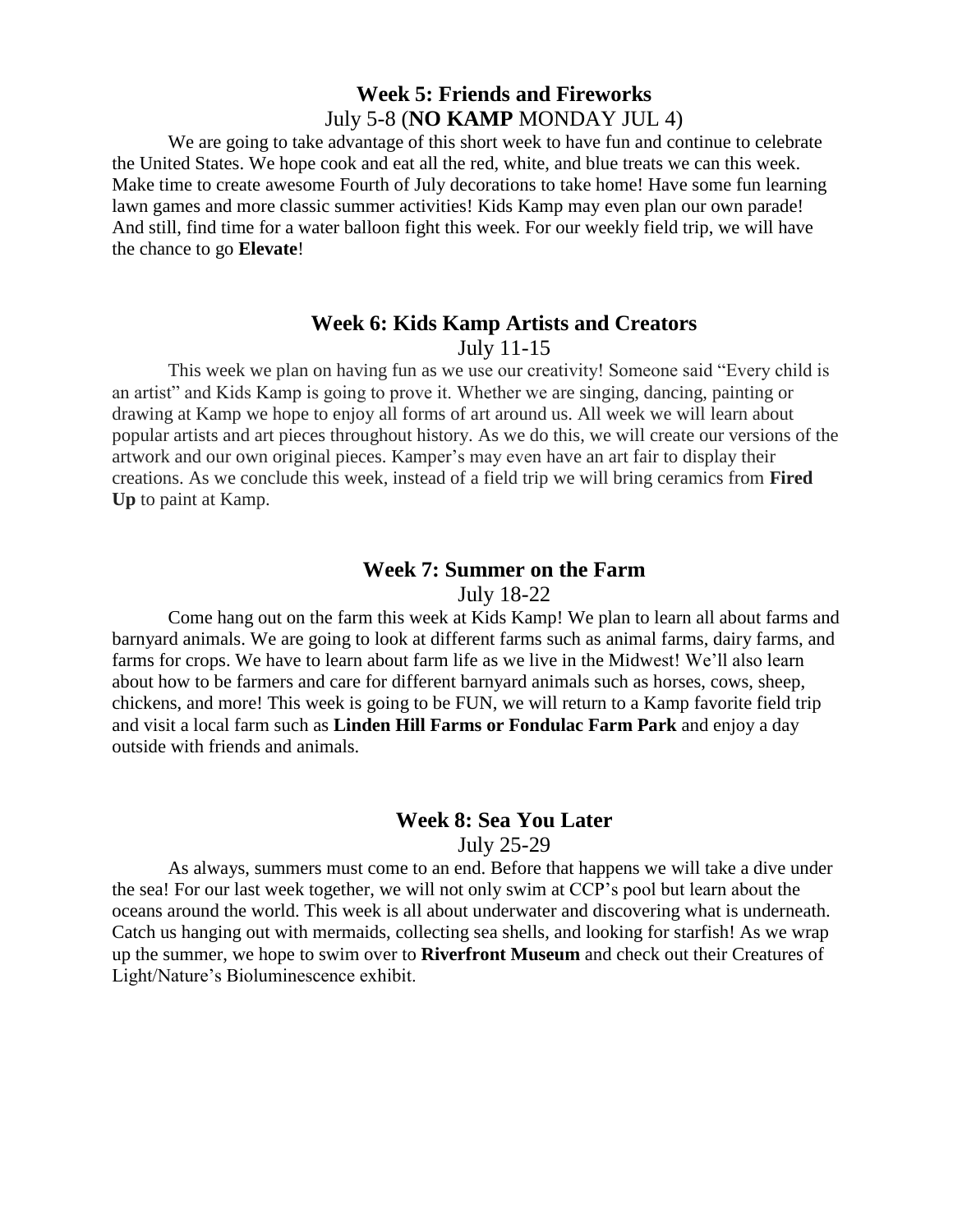# **Kids Kamp Pricing**

# **Kamper Charges**

**Hourly Rate:** \$15.00 per hour (a quarter past will charge to the next hour) **Daily Rate:** \$65 per day (1-3 days, 4+ hours per day)

**Weekly Rate:** \$200 (must be at Kamp for at least 4 consecutive days for 4+ hours to qualify)

# **2nd Kamper Charges**

**Hourly Rate:** \$7.50 per hour ( a quarter past will charge to the next hour) **Daily Rate:** \$33 per day (1-3 days, 4+ hours per day) **Weekly Rate:** \$150 (must be at Kamp for at least 4 consecutive days for 4+ hours to qualify)

# **Lunch is from 11:45-12:15 pm and is included in cost of Kamp**

**All rates inclusive of tax and service charge**

## **Children and Grandchildren Welcome**

Hourly rates are convenient for parents that are using the fitness center, participating in tennis and golf facilities, or needing to drop off children to run an errand. Hourly rates are also great for children involved in other sports; join us after practice and get the best of both worlds!

| Friends of Kamper's are welcome based on availability.                                                                                                                                                                                                                                                                                                                                                                                                                                                                                                                                                                                                                                                                                                                                                                                                                                    |  |  |
|-------------------------------------------------------------------------------------------------------------------------------------------------------------------------------------------------------------------------------------------------------------------------------------------------------------------------------------------------------------------------------------------------------------------------------------------------------------------------------------------------------------------------------------------------------------------------------------------------------------------------------------------------------------------------------------------------------------------------------------------------------------------------------------------------------------------------------------------------------------------------------------------|--|--|
| Each guest (friend) will be charged the first kamper rate<br>What should my child bring to Kids Kamp?<br>regardless of the number of children that attend. Guests must<br>be accompanied by a member. Daily Schedule<br>Comfortable shoes for playing outdoors<br>Flip flops for swimming<br>Monday-Friday: 9am-3pm<br>Extra t-shirt for messy art projects or extra<br>Parent drop off/pick up is in the Kids Zone<br>clothes if needed<br>Sunglasses and/or baseball cap<br>Swimsuit<br>For Kids ages 4-10<br>Towel<br>(All children must be potty trained)<br>Each Thursday will be field trip day unless announced<br>Morning snack will be provided<br>otherwise. A sack lunch will be provided for no<br>Lunch is included and will be from $11:45-12:15$<br>additional cost.<br>Menu selections will include favorites from last years.<br>Please inform us of any food allergies. |  |  |

## *\*Kids Kamp Friends Policy*

*Friends of Kamper's are welcome based on availability.*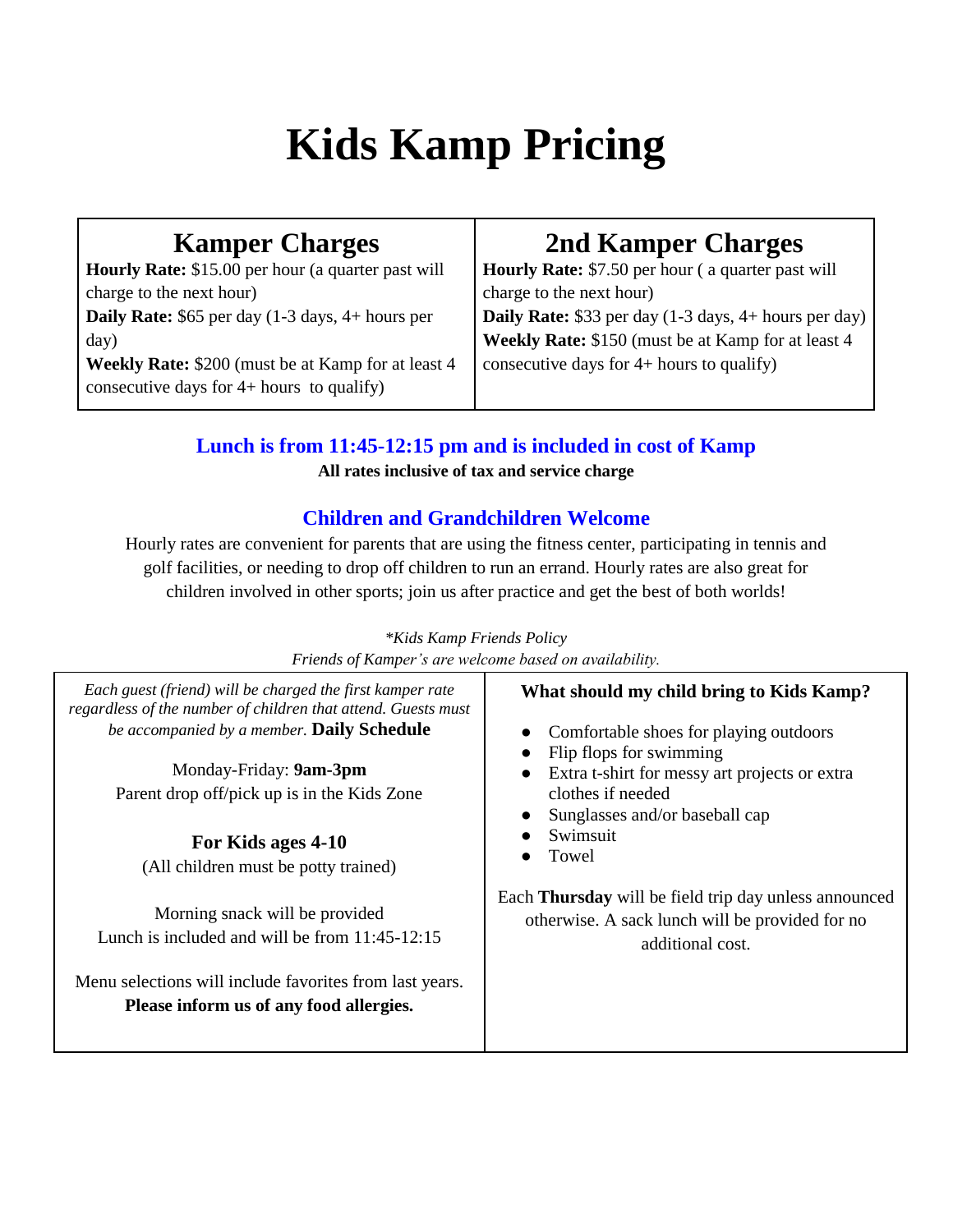# **Country Club of Peoria 2022 Publicity Acknowledgement**

On occasion, the Country Club of Peoria takes photographs of children involved in our club activities. Such photographs may be used by staff and participants to remember the activities or participants. In addition, such photographs may be used in Club publications or advertising materials to let other members or friends know about the Club. Also, the Club may distribute or display these photographs as the club's staff sees fit.

I hereby expressly grant to the Country Club of Peoria privilege and license to use the pictures or likeness of my child/children in any photograph or any other form of media publication and to use the verbal or written statements or declarations of my child/children for the purpose of publicizing, fostering and promoting the club and its program, or for any other purpose in furtherance of the mission of the Country Club of Peoria.

**\_\_\_\_\_\_\_\_\_\_\_\_\_\_\_\_\_\_\_\_\_\_\_\_\_\_\_\_\_\_\_\_\_\_\_\_\_\_\_\_\_\_\_\_\_\_\_\_\_\_\_\_\_\_\_\_\_\_\_\_\_\_\_\_\_\_\_\_\_\_\_\_\_\_\_\_\_\_**

**\_\_\_\_\_\_\_\_\_\_\_\_\_\_\_\_\_\_\_\_\_\_\_\_\_\_\_\_\_\_\_\_\_\_\_\_\_\_\_\_\_\_\_\_\_\_\_\_\_\_\_\_\_\_\_\_\_\_\_\_\_\_\_**

Name(s) of Child(ren):

**\_\_\_\_\_\_\_\_**

Signature of Parent/Guardian Date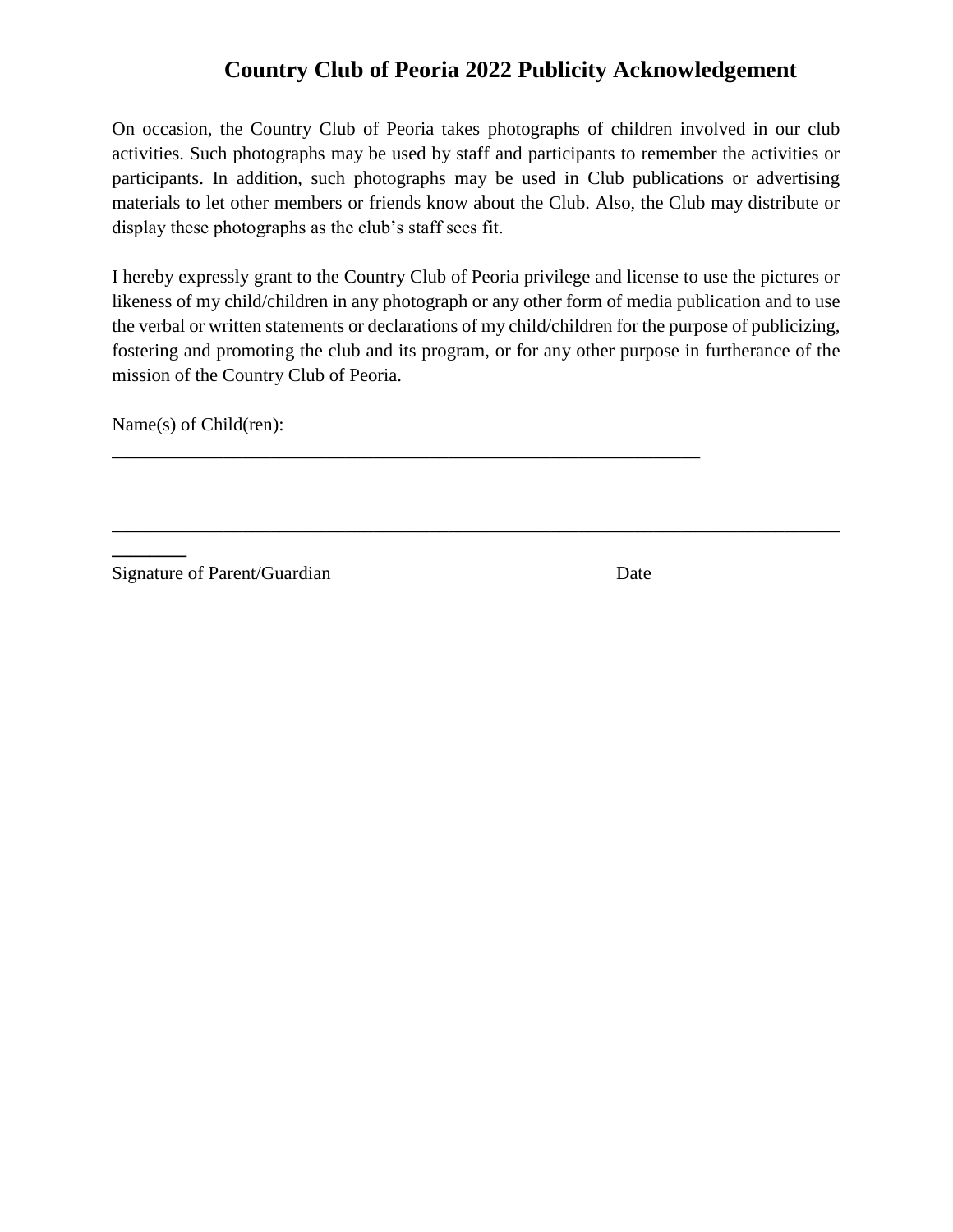## **Authorization for Emergency Medical Treatment 2022**

This information will be kept in the possession of the Country Club of Peoria. A copy will be distributed to the person in charge of each trip or athletic activity in which the child(ren) participates. Should the need arise, this information will be given to the proper medical authorities.

I, \_\_\_\_\_\_\_\_\_\_\_\_\_\_\_\_\_\_\_\_\_\_\_\_\_\_\_\_\_ (parent. guardian), understand that in the case of illness or injury to my child, \_\_\_\_\_\_\_\_\_\_\_\_\_\_\_\_\_\_\_\_\_\_\_\_ {(child(ren) name(s}, the Country Club of Peoria will try to notify me or the person I listed above as an emergency contact. In case of medical emergency concerning my child(ren), at a time when I or my listed emergency contact cannot be notified, I grant full power to the Country Club of Peoria to arrange for the transportation of my child(ren), whether by ambulance or otherwise, to a proper facility where emergency medical treatment would normally be administered, including but not limited to an emergency room of a hospital, a doctor's office, or medical authorities at the facility.

**\_\_\_\_\_\_\_\_\_\_\_\_\_\_\_\_\_\_\_\_\_\_\_\_\_\_\_\_\_\_\_\_\_\_\_\_\_\_\_\_\_\_\_\_\_\_\_\_\_\_\_\_\_\_\_\_\_\_\_\_\_\_\_\_\_\_\_\_\_\_\_\_\_\_\_\_\_\_**

Signature of Parent/Guardian Date

**\_\_\_\_\_\_\_\_**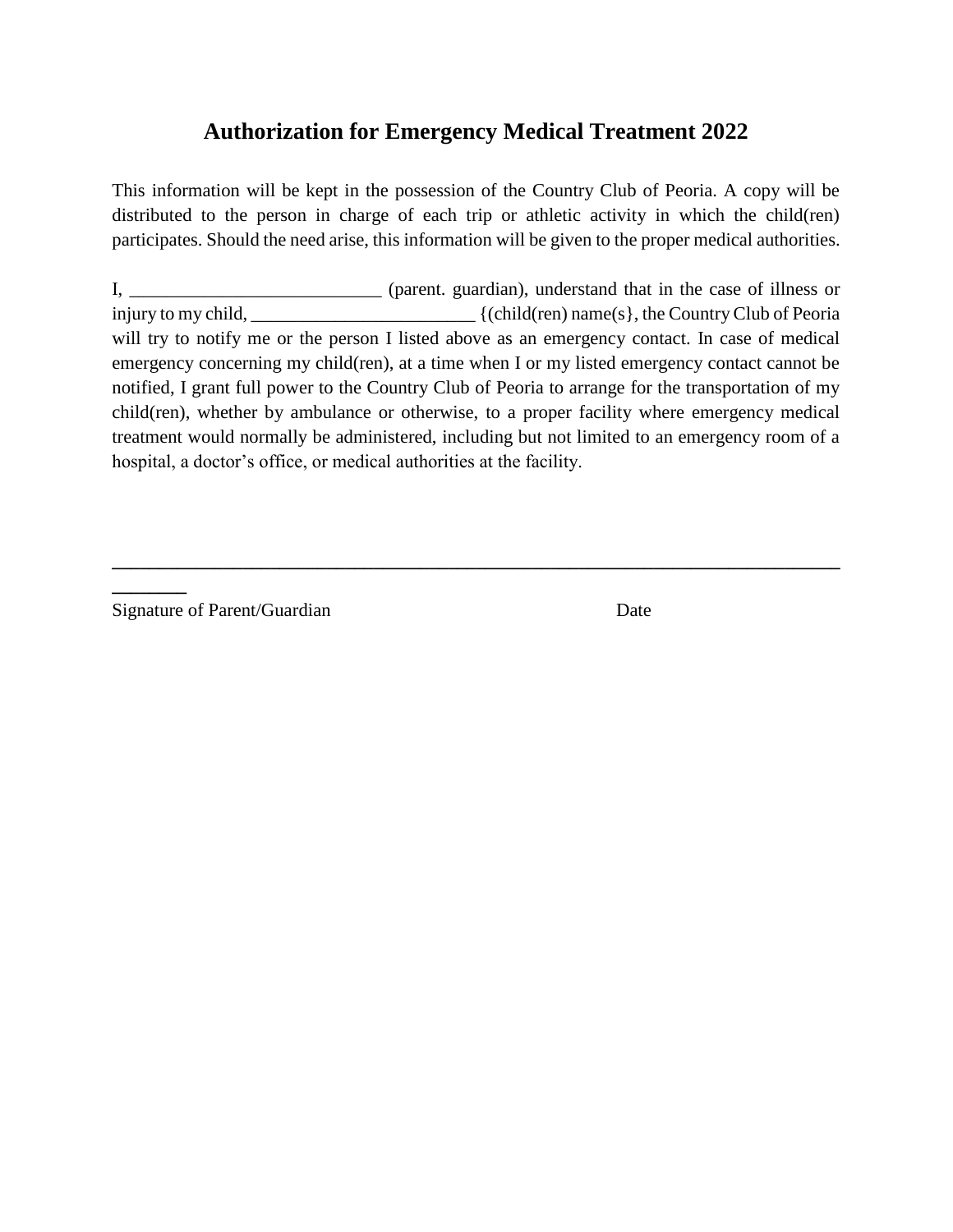## **Country Club of Peoria 2022 Field Trip Permission Form**

**Date:** June 6-July 29, 2022 **Time:** Thursday, 12-2:45 pm

**Location:** Various locations - see registration packet **Cost:** Included unless otherwise noted in registration packet **Transportation:** Provided by bus **Drivers:** Professional bus driver **Notes:** This permission form covers any trips you would like your child(ren) to attend. Parents will let staff know of any trips their child(ren) will not be attending. You are not required to attend field trips. Although most trips are all inclusive with your camp fee, there is no reduction

in camp fee if you do not attend the field trip. You will be notified of any additional cost via the Parent packet or staff for more expensive activities.

I give permission for my child(ren), \_\_\_\_\_\_\_\_\_\_\_\_\_\_\_\_\_\_\_\_\_\_\_\_\_\_\_\_\_\_\_\_to participate in the field trip listed. I understand that this activity will take place away from Club grounds, and I grant consent to the method of transportation. I further understand that this trip exposes my child(ren) to unpredictable risks and dangers. If emergency medical treatment is required due to accident, injury or illness, and I cannot be reached immediately, I hereby empower Club staff to exercise their discretion to transport my child(ren) to a hospital emergency room or other medical facility for treatment and to sign any releases that may be required in order to obtain medical treatment for my child(ren).

Private Vehicle Transportation: I give permission for my child(ren) to ride with another parent or ride with a camp counselor

| In case of emergency, please contact: |  |
|---------------------------------------|--|
|                                       |  |
| Parent/Guardian Signature<br>Date:    |  |